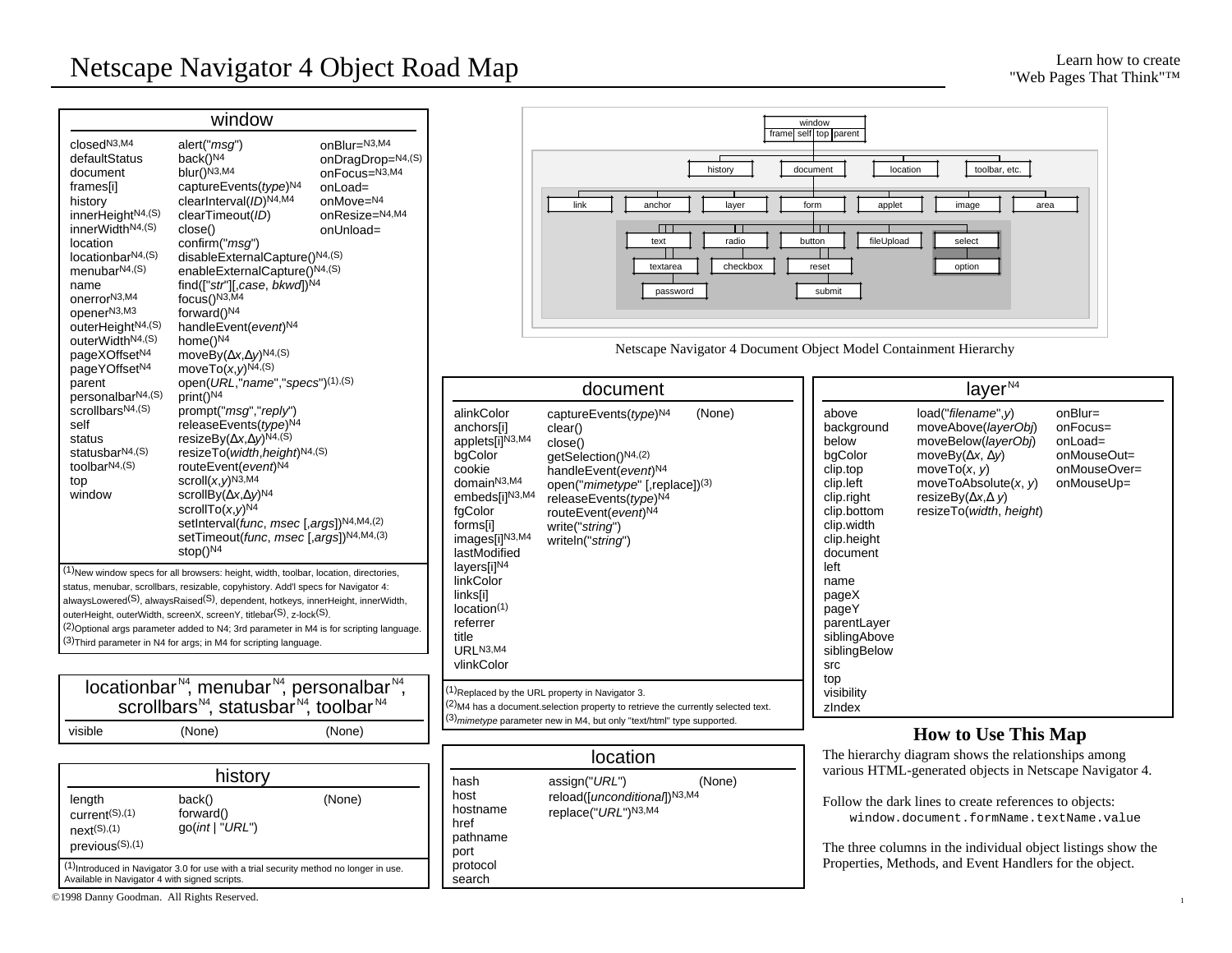| N3, (1), M4<br>image                                                                                                     |        |                                          |  |
|--------------------------------------------------------------------------------------------------------------------------|--------|------------------------------------------|--|
| border<br>complete<br>height<br>hspace<br>lowsrc<br>name<br>src<br>vspace<br>width<br>x <sup>N4</sup><br>V <sup>N4</sup> | (None) | $onAbort =$<br>$onError =$<br>$on$ Load= |  |
| (1) Implemented in MSIE 3 for Macintosh, but not Windows.                                                                |        |                                          |  |

## **Browser Compatibility Guide**

This map is a Netscape-centric view of JavaScript. No items unique to Microsoft Internet Explorer (MSIE) are listed, but Netscape-only items are.

Items that have no superscript notation are available to all JavaScript-enabled browsers, including Navigator 2 and MSIE 3. Superscript notations are keyed as follows:

 N3 -- New in Netscape 3 N4 -- New in Netscape Navigator 4

- M3 -- New in Netscape 3 and MSIE 3
- M4 -- New in MSIE 4
- J2 -- New in MSIE 3, JScript.dll Version 2
- (S) -- Requires Netscape Navigator 4 Signed Scripts

If an item shows N3 or N4 but not M3 or M4, it means that the feature is Netscape-only, and is not available in MSIE.

| select                                                                                                                                                   |                                                                                                      |                                       |
|----------------------------------------------------------------------------------------------------------------------------------------------------------|------------------------------------------------------------------------------------------------------|---------------------------------------|
| length<br>name<br>options[i]<br>options[i].index<br>options[i].selected<br>options[i].text<br>options[i].value<br>selectedIndex<br>type <sup>N3,M4</sup> | blur()N3,M4<br>focus()N3,M4<br>publicity<br>options[i].defaultSelected<br>options[i].defaultSelected | $onBlur=$<br>onChange=<br>$onFocus =$ |

| button, reset, submit                  |         |                                                                        |
|----------------------------------------|---------|------------------------------------------------------------------------|
| name<br>type <sup>N3,M4</sup><br>value | click() | $onClick =$<br>handleEvent(evt)N4 onMouseDown=N4,M4<br>onMouseUp=N4,M4 |

| $link$ ( <a href=""></a> )                                                                                                    |        |                                                                                                                     |
|-------------------------------------------------------------------------------------------------------------------------------|--------|---------------------------------------------------------------------------------------------------------------------|
| hash<br>host<br>hostname<br>href<br>pathname<br>port<br>protocol<br>search<br>target<br>text <sup>N4</sup><br>$x^{N4}$<br>yN4 | (None) | $onClick =$<br>on DbIClick= $N4,(1),M4$<br>onMouseDown=N4,M4<br>onMouseOut=N3,M4<br>onMouseOver=<br>onMouseUp=N4,M4 |
| <sup>(1)</sup> Not implemented for Macintosh Navigator 4.                                                                     |        |                                                                                                                     |

| anchor $(\langle A \text{ NAME}=\ldots \rangle \langle A \rangle)$    |  |        |        |  |
|-----------------------------------------------------------------------|--|--------|--------|--|
| name <sup>N4,M4</sup><br>text <sup>N4</sup><br>x <sup>N4</sup><br>vN4 |  | (None) | (None) |  |

|                                                                         | form                                                       |                               |
|-------------------------------------------------------------------------|------------------------------------------------------------|-------------------------------|
| action<br>elements[i]<br>encoding<br>length<br>method<br>name<br>target | handleEvent(evt) <sup>N4</sup><br>reset()N3,M4<br>submit() | onReset=N3,M4<br>$onSubmit =$ |

| text, textarea, password, hidden                                                                                                                                                                                              |                                                                   |                                                                                                             |
|-------------------------------------------------------------------------------------------------------------------------------------------------------------------------------------------------------------------------------|-------------------------------------------------------------------|-------------------------------------------------------------------------------------------------------------|
| defaultValue<br>form<br>name<br>type <sup>N3,M4</sup><br>value <sup>(1)</sup>                                                                                                                                                 | blur()<br>focus()<br>handleEvent(event) <sup>N4</sup><br>select() | $onBlur =$<br>onChange=<br>$onFocus =$<br>onKeyDown=N4,M4<br>onKeyPress=N4,M4<br>onKeyUp=N4,M4<br>onSelect= |
| $(1)$ , $(1)$ , $(1)$ , $(1)$ , $(1)$ , $(1)$ , $(1)$ , $(1)$ , $(1)$ , $(1)$ , $(1)$ , $(1)$ , $(1)$ , $(1)$ , $(1)$ , $(1)$ , $(1)$ , $(1)$ , $(1)$ , $(1)$ , $(1)$ , $(1)$ , $(1)$ , $(1)$ , $(1)$ , $(1)$ , $(1)$ , $(1)$ |                                                                   |                                                                                                             |

(1)Password value returns empty string in Navigator 2.

| checkbox                                                            |         |                                                                                    |
|---------------------------------------------------------------------|---------|------------------------------------------------------------------------------------|
| checked<br>defaultChecked<br>name<br>type <sup>N3,M4</sup><br>value | click() | $onClick =$<br>handleEvent(evt) <sup>N4</sup> onMouseDown=N4,M4<br>onMouseUp=N4,M4 |

| Netscape Navigator 4 Object Road Map |  |  |
|--------------------------------------|--|--|
|                                      |  |  |

|                                                                                      | area <sup>N3,M4</sup> |                                           |
|--------------------------------------------------------------------------------------|-----------------------|-------------------------------------------|
| hash<br>host<br>hostname<br>href<br>pathname<br>port<br>protocol<br>search<br>target | (None)                | onClick=N4<br>onMouseOut=<br>onMouseOver= |
|                                                                                      | applet                | N3,M3                                     |
| (Java vars)                                                                          | (Java methods)        | (None)                                    |

## **JavaScript Levels**

JavaScript has gone through three versions. The following browsers support features from the corresponding JavaScript level:

| <b>Browser</b>            | JavaScript Level |
|---------------------------|------------------|
| Netscape Navigator 2.0x   | 1.0              |
| MS Internet Explorer 3.0x | 1.0              |
| Netscape Navigator 3.0x   | 1.1              |
| Netscape Navigator 4.0x   | 1.2              |
| MS Internet Explorer 4.0x | 12               |

No other mainstream browsers support JavaScript.

|                                                                               | radio   |                                                                                                |
|-------------------------------------------------------------------------------|---------|------------------------------------------------------------------------------------------------|
| checked<br>defaultChecked<br>length<br>name<br>type <sup>N3,M4</sup><br>value | click() | $onClick =$<br>handleEvent(evt) <sup>N4</sup> onMouseDown= <sup>N4,M4</sup><br>onMouseUp=N4,M4 |

|               | fileUpload <sup>N3,M4,(1)</sup>                                                                                                   |                                          |
|---------------|-----------------------------------------------------------------------------------------------------------------------------------|------------------------------------------|
| name<br>value | blur()<br>focus()<br>handleEvent(evt) <sup>N4</sup><br>select()                                                                   | $onBlur =$<br>$onFocus =$<br>$onSelect=$ |
|               | (1) IE4 does not use Netscape's "fileUpload" terminology, but both objects refer to<br>the same kind of <input type="file"/> tag. |                                          |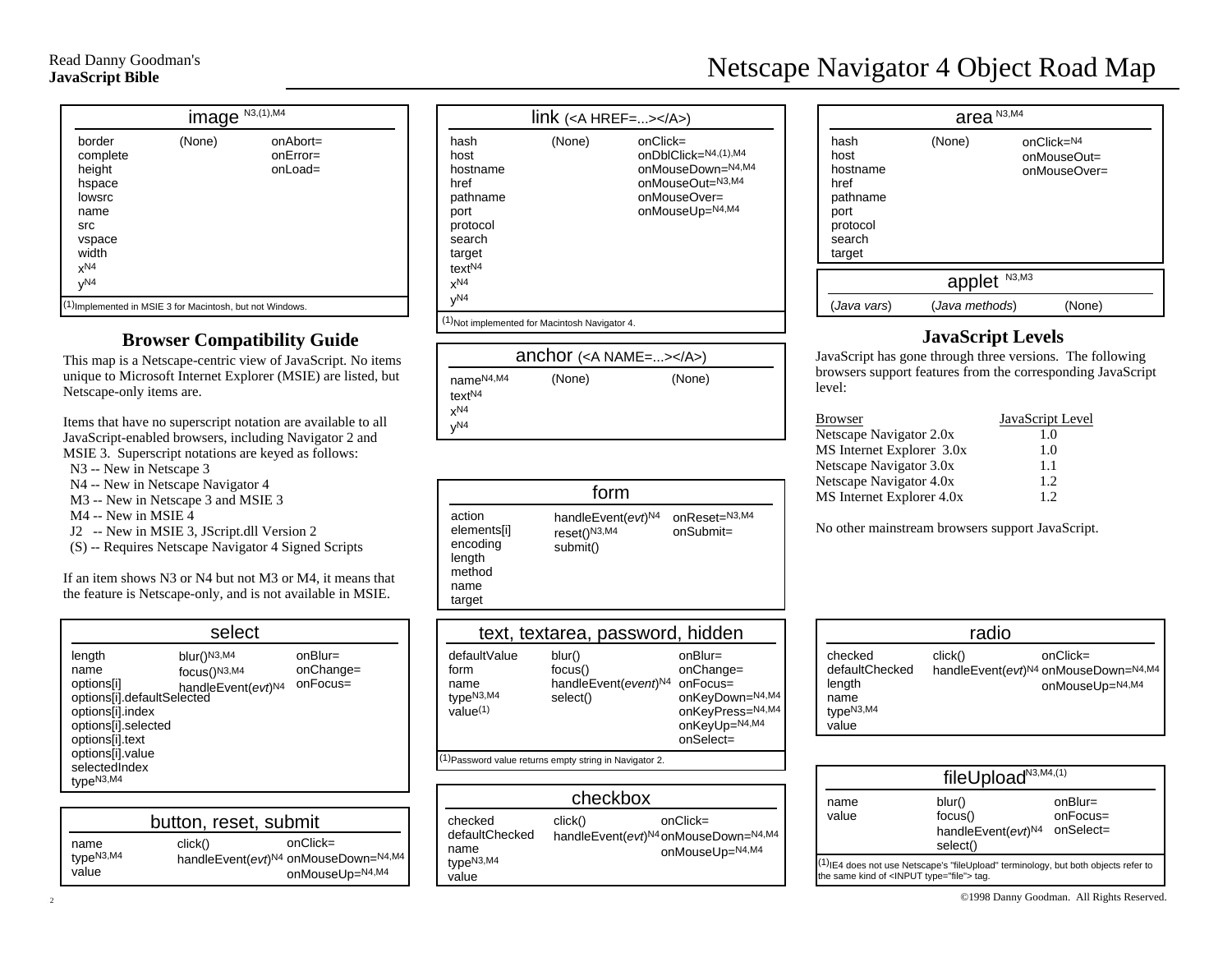## Netscape Navigator 4 Global Objects

|                                                                                       | Math                                                                                                                                                                                                                                                      |
|---------------------------------------------------------------------------------------|-----------------------------------------------------------------------------------------------------------------------------------------------------------------------------------------------------------------------------------------------------------|
| E<br>LN <sub>2</sub><br>LN10<br>LOG2E<br>LOG10E<br>PI<br>SQRT1 2<br>SORT <sub>2</sub> | abs( <i>val</i> )<br>acos(val)<br>asin(val)<br>atan(val)<br>atan2(val1, val2)<br>ceil(val)<br>cos(val)<br>$exp($ <i>val</i> $)$<br>floor(val)<br>log(val)<br>max(val1, val2)<br>min(val1, val2)<br>pow(val1, power)<br>random()<br>round(val)<br>sin(val) |
|                                                                                       | sqrt(val)<br>tan(val)                                                                                                                                                                                                                                     |

|                         | Date                                                                                                                                                                                                                                                                                                    |
|-------------------------|---------------------------------------------------------------------------------------------------------------------------------------------------------------------------------------------------------------------------------------------------------------------------------------------------------|
| prototype <sup>N3</sup> | qet/set[UTC]Date()<br>qet/set[UTC]Day()<br>get/set[UTC]Hours()<br>get/set[UTC]Minutes()<br>get/set[UTC]Month()<br>get/set[UTC]Seconds()<br>qet/set[UTC]Time()<br>qet/set[Full]Year()<br>getTimezoneOffset()<br>parse("dateString")<br>toGMTString()<br>toLocaleString()<br>toString()<br>UTC(date vals) |
|                         | [UTC] and [Full] add-ons available in N4,M4.                                                                                                                                                                                                                                                            |

|                                                                                                                                     | Screen <sup>N4,M4,(1)</sup> |
|-------------------------------------------------------------------------------------------------------------------------------------|-----------------------------|
| availHeight<br>$a$ vail $L$ eft $(2)$<br>availTop $(2)$<br>availWidth<br>colorDepth<br>height<br>width<br>pixelDepth <sup>(2)</sup> | (None)                      |
| $(1)$ Contained by window object in M4<br>Not in M4                                                                                 |                             |

3 ©1998 Danny Goodman. All Rights Reserved.

|                                                                                             | String                                                                                                                                                                                                                                                                                                                                                                                                                                                                                                                                                                                            |
|---------------------------------------------------------------------------------------------|---------------------------------------------------------------------------------------------------------------------------------------------------------------------------------------------------------------------------------------------------------------------------------------------------------------------------------------------------------------------------------------------------------------------------------------------------------------------------------------------------------------------------------------------------------------------------------------------------|
| length<br>prototype <sup>N3</sup>                                                           | anchor("anchorName")<br>big()<br>blink()<br>bold()<br>charAt( <i>index</i> )<br>charCodeAt([i])N4,M4<br>concat(string2)N4,M4<br>fixed()<br>fontcolor(#rrggbb)<br>fontsize(1to7)<br>fromCharCode(n1)N4,M4<br>indexOf("str"[,i])<br><i>italics()</i><br>$lastIndexOf("str"[, \hat{\theta})$<br>link(URL)<br>match(regexp) <sup>N4,M4</sup><br>replace(regexp, str)N4,M4<br>search(regexp)N4,M4<br>$slice(i, j)$ <sup>N4,J2</sup><br>small()<br>split(char)N3,(1),M4<br>strike()<br>sub()<br>substr(start, length)N4,M4<br>substring( <i>intA, intB</i> )<br>sup()<br>toLowerCase()<br>toUpperCase() |
| character.                                                                                  | (1) Added behavior in N4 includes: ability to accept a<br>regexp parameter; second parameter (limit integer)<br>to limit the number of splits to be included; a space<br>string parameter signifying any white space                                                                                                                                                                                                                                                                                                                                                                              |
|                                                                                             | Arrav <sup>N3, J2</sup>                                                                                                                                                                                                                                                                                                                                                                                                                                                                                                                                                                           |
| length <sup>J2</sup>                                                                        | concat(array2)N4,M4<br>prototype <sup>N3,J2</sup> join("char")J2<br>push() <sup>N4</sup><br>pop() <sup>N4</sup><br>reverse() <sup>J2</sup><br>shift() <sup>N4</sup><br>slice( <i>i</i> ,[ <i>j</i> ]) <sup>N4,M4</sup><br>sort( <i>compareFunc</i> ) <sup>J2</sup><br>unshift() <sup>N4</sup>                                                                                                                                                                                                                                                                                                     |
|                                                                                             | Number <sup>N3,J2</sup>                                                                                                                                                                                                                                                                                                                                                                                                                                                                                                                                                                           |
| <b>MAX VALUE</b><br>MIN VALUE<br>NaN<br>NEGATIVE INFINITY<br>POSITIVE INFINITY<br>prototype | toString()                                                                                                                                                                                                                                                                                                                                                                                                                                                                                                                                                                                        |

|                                                                                                                                                                                                                                                                         | navigator <sup>(1)</sup>                                                                                                                                                   |                                               |                | Event                                                                                                                                          |
|-------------------------------------------------------------------------------------------------------------------------------------------------------------------------------------------------------------------------------------------------------------------------|----------------------------------------------------------------------------------------------------------------------------------------------------------------------------|-----------------------------------------------|----------------|------------------------------------------------------------------------------------------------------------------------------------------------|
| appCodeName<br>appName<br>appVersion<br>language <sup>N4</sup><br>mimeTypes[i] <sup>N3</sup><br>platform <sup>N4</sup><br>plugins[i]N3<br>userAgent                                                                                                                     | javaEnabled()N3,M4<br>taintEnabled()N3,M4                                                                                                                                  | preference(name[, val]) <sup>N4,(S),(2)</sup> |                | <b>ALT MASK</b><br><b>CONTROL MASH</b><br>SHIFT_MASK<br>META_MASK<br><b>MOUSEDOWN</b><br><b>MOUSEUP</b><br><b>MOUSEOVER</b><br><b>MOUSEOUT</b> |
| <sup>(1)</sup> Contained by window object in M4<br>(2) Preference names: general.always_load_images;<br>security.enable_java; javascript.enabled;<br>browser.enable_style_sheets; autoupdate.enabled;<br>network.cookie.cookieBehavior; network.cookie.warnAboutCookies |                                                                                                                                                                            |                                               |                | <b>MOUSEMOVE</b><br><b>MOUSEDRAG</b><br><b>CLICK</b><br><b>DBLCLICK</b><br><b>KEYDOWN</b>                                                      |
| plugin <sup>N3</sup>                                                                                                                                                                                                                                                    |                                                                                                                                                                            | mimeType <sup>N3</sup>                        |                | <b>KEYUP</b><br><b>KEYPRESS</b><br><b>DRAGDROP</b><br><b>FOCUS</b>                                                                             |
| description<br>refresh()<br>filename<br>length<br>name                                                                                                                                                                                                                  | description<br>type<br>suffixes                                                                                                                                            | (None)<br>enabledPlugin                       |                | <b>BLUR</b><br><b>SELECT</b><br><b>CHANGE</b><br><b>RESET</b><br><b>SUBMIT</b><br><b>SCROLL</b><br>LOAD                                        |
| function <sup>N3,J2</sup><br>arguments[]<br>arity <sup>N4</sup><br>caller<br>prototype                                                                                                                                                                                  | (None)                                                                                                                                                                     |                                               |                | UNLOAD<br>XFER_DONE<br><b>ABORT</b><br><b>ERROR</b><br>LOCATE<br>MOVE<br><b>RESIZE</b><br><b>FORWARD</b>                                       |
| RegExp <sup>N4,M4</sup>                                                                                                                                                                                                                                                 |                                                                                                                                                                            |                                               |                | HELP<br><b>BACK</b>                                                                                                                            |
| (None)<br>input<br>multiline<br>lastMatch<br>lastParen<br><b>leftContext</b><br>rightContext<br>\$1\$9                                                                                                                                                                  |                                                                                                                                                                            |                                               |                | $event^{\text{N4}}$<br>data <sup>(1)</sup><br>(None)<br>layerX<br>layerY                                                                       |
| Regular Expression <sup>N4,M4</sup>                                                                                                                                                                                                                                     |                                                                                                                                                                            |                                               |                | modifiers <sup>(2)</sup><br>pageX<br>pageY                                                                                                     |
| global<br>ignoreCase<br>test("string")<br>lastIndex<br>source                                                                                                                                                                                                           | compile(regexp)<br>$exec("string")^{(1)}$<br>str.match(regexp) <sup>(1)</sup><br>str.replace(regexp, str) <sup>(1)</sup><br>str.search(regexp)<br>str.split(regexp[,limit] |                                               | target<br>type | screenX<br>screenY<br>which $(3)$<br>(1) URL of dragdrop event                                                                                 |
|                                                                                                                                                                                                                                                                         | (1) Returns an array with properties: index, input, [0],                                                                                                                   |                                               |                | (2) Event.ALT_MASK, Event.CON<br>Event.SHIFT_MASK, Event.META                                                                                  |

| Event <sup>N4</sup>                                                                                                                                                                                                                                                                                                                                                                                                                                                                                                     |        |
|-------------------------------------------------------------------------------------------------------------------------------------------------------------------------------------------------------------------------------------------------------------------------------------------------------------------------------------------------------------------------------------------------------------------------------------------------------------------------------------------------------------------------|--------|
| <b>ALT MASK</b><br><b>CONTROL MASK</b><br><b>SHIFT MASK</b><br>META MASK<br>MOUSEDOWN<br>MOUSEUP<br><b>MOUSEOVER</b><br>MOUSEOUT<br><b>MOUSEMOVE</b><br><b>MOUSEDRAG</b><br><b>CLICK</b><br><b>DBLCLICK</b><br>KEYDOWN<br>KEYUP<br>KEYPRESS<br>DRAGDROP<br><b>FOCUS</b><br><b>BLUR</b><br><b>SELECT</b><br>CHANGE<br><b>RESET</b><br>SUBMIT<br>SCROLL<br>LOAD<br><b>UNLOAD</b><br><b>XFER DONE</b><br>ABORT<br>ERROR<br>LOCATE<br>MOVE<br><b>RESIZE</b><br>FORWARD<br><b>HELP</b><br><b>BACK</b><br>event <sup>N4</sup> | (None) |
|                                                                                                                                                                                                                                                                                                                                                                                                                                                                                                                         |        |

| event                                                                                                                                                         |
|---------------------------------------------------------------------------------------------------------------------------------------------------------------|
| data <sup>(1)</sup><br>(None)<br>layerX<br>layerY<br>modifiers <sup>(2)</sup><br>pageX<br>pageY<br>screenX<br>screenY<br>target<br>type<br>which $(3)$        |
| (1)URL of dragdrop event<br>(2) Event.ALT MASK, Event.CONTROL_MASK,<br>Event.SHIFT MASK, Event.META MASK<br>(3) Mouse button (1=left; 3=right); Key char code |